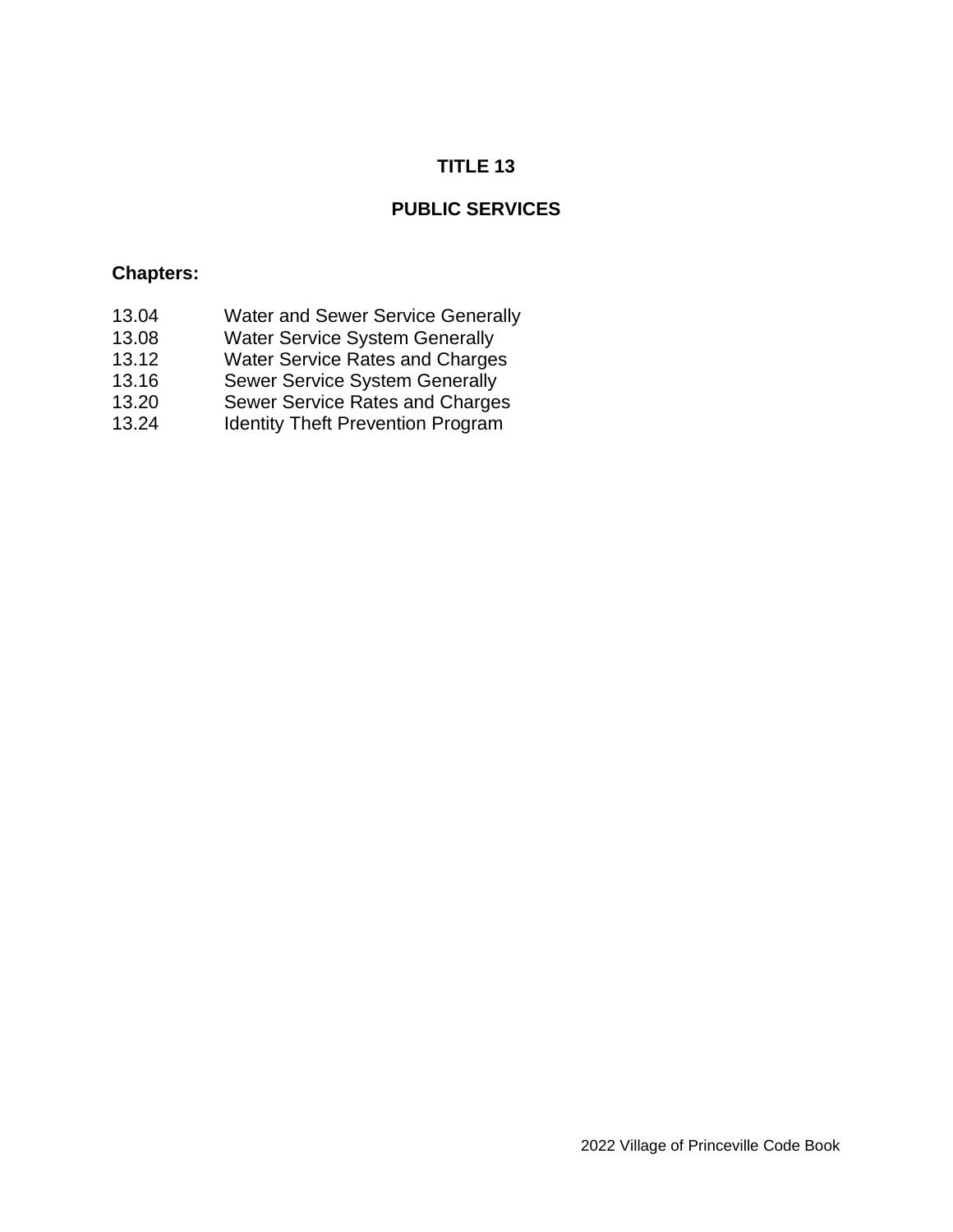#### **Water and Sewer Service Generally**

#### **Sections:**

| 13.04.010 | <b>Connection and Reconnection Charges</b> |  |  |  |
|-----------|--------------------------------------------|--|--|--|
|-----------|--------------------------------------------|--|--|--|

- 13.04.020 Restoration of Streets and Sidewalks
- 13.04.030 Supervision

**§13.04.010 Connection and Reconnection Charges.** Water service and sewer service connection and reconnection charges shall be in the amounts determined from time to time by the Board.

**§13.04.020 Restoration of Streets and Sidewalks.** When any street or sidewalk is disturbed by any manner of water system, sewer system, or other utility system connection, reconnection, hookup, or repair, the street or sidewalk disturbed must be restored to its original condition or better, with like materials being used, at the expense of the applicant for service or the property owner involved.

**§13.04.030 Supervision.** The Village's water service and sewer service system shall be under the supervision of the Superintendent of Public Works. For the provisions of Title 13, the Superintendent of Public Works may hereinafter be referred to as "Superintendent".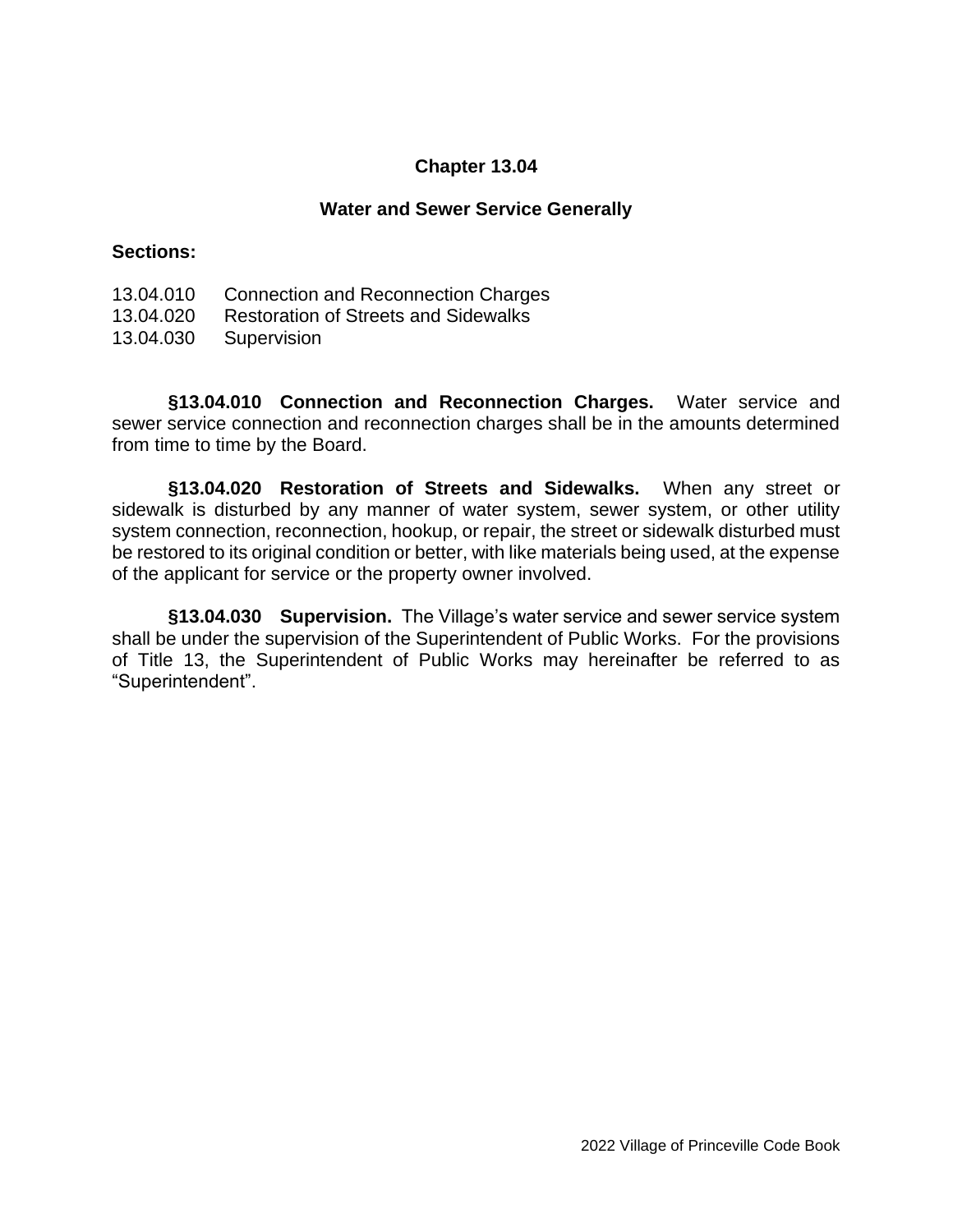### **Water Service System Generally**

### **Sections:**

- 13.08.010 Turn-on Applications
- 13.08.020 Turn-on Deposit
- 13.08.030 Plumbing
- 13.08.040 Connection
- 13.08.050 Service Connection Fee
- 13.08.060 Resale
- 13.08.070 Tampering
- 13.08.080 Service Pipes Installation
- 13.08.090 Pipes
- 13.08.100 Service Pipes Repairs
- 13.08.110 Excavations
- 13.08.120 Shut-off Boxes

**§13.08.010 Turn-on – Applications.** Applications to have water turned on shall be made to the Village Treasurer and shall contain an agreement by the applicant to abide by and accept all of the provisions of this Chapter as conditions governing the use of the Village water supply by the applicant.

(Ord. 2020-09-02, §1, 9-8-20)

**§13.08.020 Turn-on – Deposit.** A deposit of Fifty Dollars (\$50.00) shall be made with each such application, this sum to be retained by the Village to insure the payment of all bills for water and sewage service until all such bills have been paid and to be refunded when service is discontinued if all bills have been paid. When service to the applicant is discontinued permanently, this deposit, less any amount still due the Village for water or sewage service, shall be refunded without interest.

(Ord. 2020-09-02, §2, 9-8-20)

**§13.08.030 Plumbing.** No water shall be turned on for service to premises where all plumbing connected with the Village water supply fails on inspection by the Superintendent to be found in a sound condition and to be in accordance with all applicable provisions of this code and regulations from time to time enacted by the Village Board; provided that water may be turned on for construction purposes in unfinished buildings, subject to the provisions of this Chapter.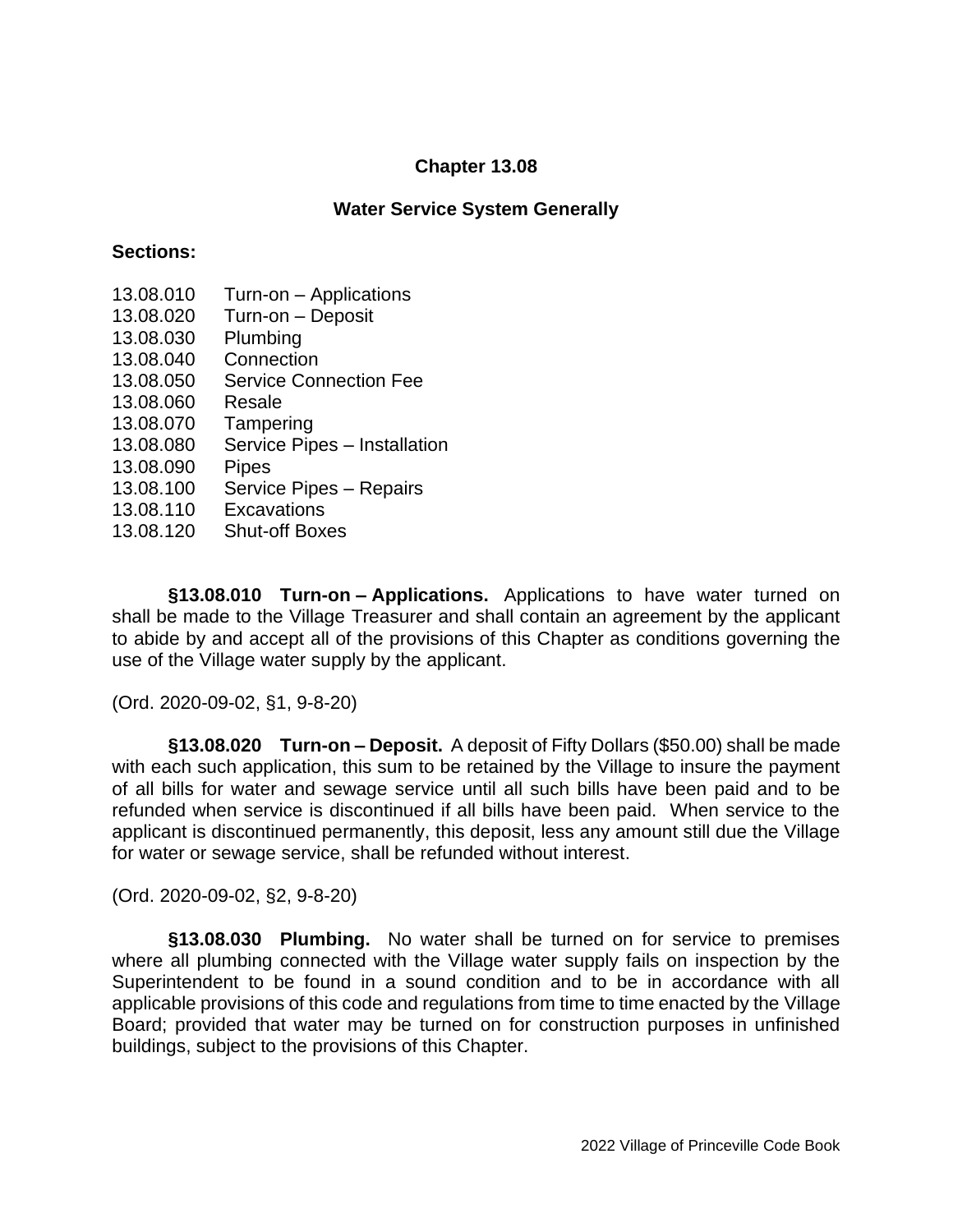### **§13.08.040 Connection.**

- A. No connection with a water main shall be made without a permit being issued and twenty-four (24) hours' notice being given to the Superintendent.
- B. Before a connection is made with the water distribution system of the Village, the premises to be served must be equipped with a meter and buffalo box properly installed on the service pipe. When the meter is located within a building, a one (1) inch K-type copper pipe or its equivalent shall be installed from the buffalo box to the meter and shall be at least four (4) feet underground. No installation shall be covered until it has been inspected by the Superintendent and found satisfactory.
- C. No premises shall be connected with the municipal water distribution system unless the premises so connected are furnished with a "stop and drain" or shut-off valve and drain located within the building but not between the meter and the water main, so that the supply of water may be shut off and the pipes drained inside the building.
- D. All such connections shall be made under the supervision of the Superintendent and no connections shall be covered until the work has been inspected by him/her.

### **§13.08.050 Service Connection Fee.**

- A. The service connection from the main line to the curb, the curb cock and curb box shall be furnished and installed by the subscriber under the supervision of the Superintendent. Applications for service connections are to be made to the Village Treasurer. The application service connection fee, as from time to time determined by the Village Board, shall accompany each application. The Village Treasurer shall advise the Superintendent of each pending application. If all plumbing passes inspection, the Superintendent will issue a service connection permit within a reasonable time.
- B. The applicant shall pay the actual cost of material and labor for service pipes and connections larger than those usually installed or those installed under concrete pavements.

(Ord. 2020-09-02, §3, 9-8-20)

**§13.08.060 Resale.** No water shall be resold or distributed by the recipient thereof from the Village supply to any premises other than that for which application has been made and the water installed, except in case of emergency.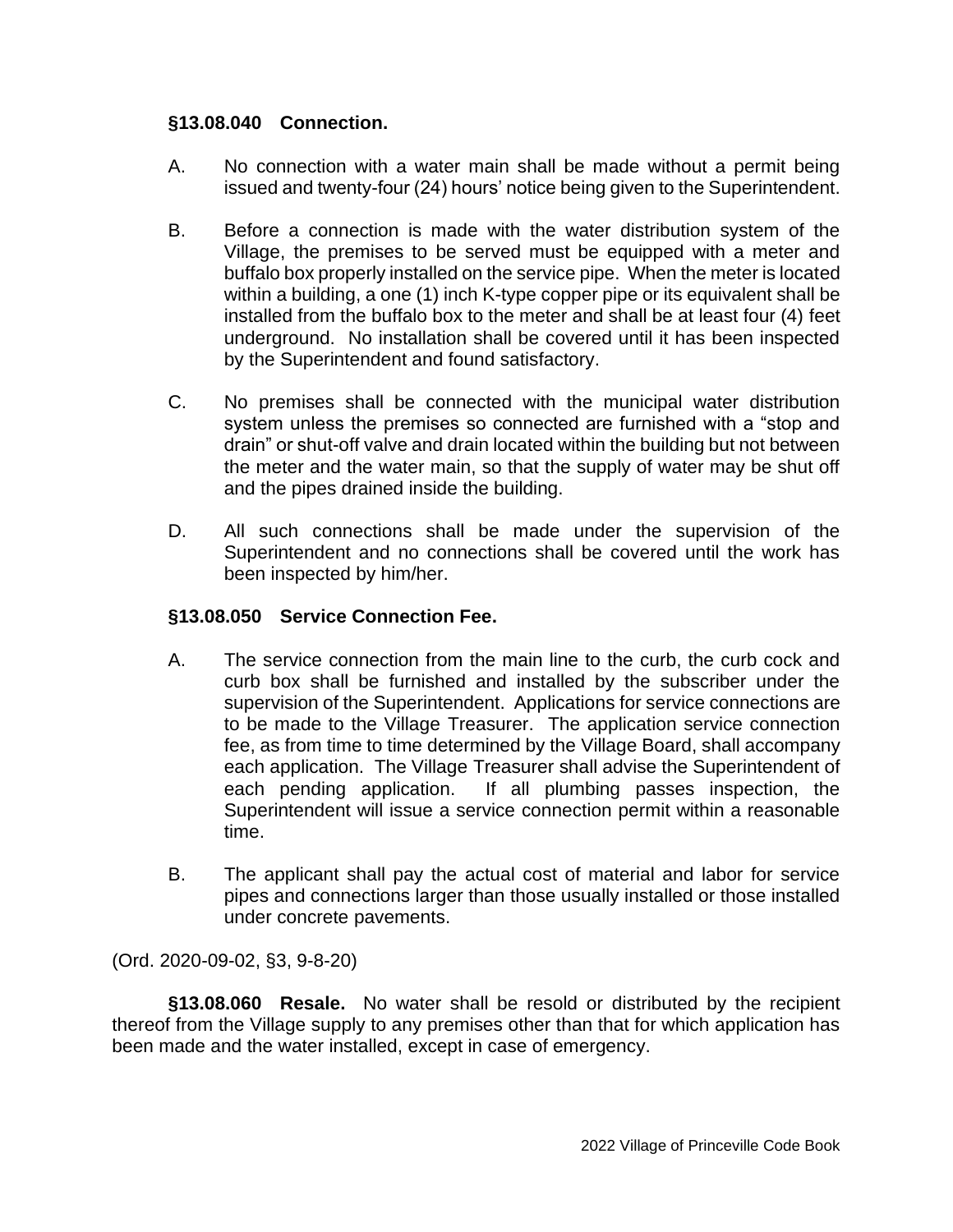### **§13.08.070 Tampering.**

- A. It is unlawful for any person, not authorized by the Village to tamper with, alter or injure any part of the Village waterworks system, supply system, or any meter.
- B. No person not duly authorized shall turn on the water at any fire hydrant or service cock, or use water therefrom when so turned on.

**§13.08.080 Service Pipes – Installation.** All service pipes from the curb to the premises to be served shall be installed by, and at the cost of the owner of the property to be served or the applicant for the service. Such installations shall be under the supervision of the Superintendent.

### **§13.08.090 Pipes.**

- A. All water pipes from the main to the meter shall not be less than threefourths (3/4) inch in size. Only one (1) inch K-type copper pipe or its equivalent shall be used to connect the meter with the main. All fittings and fixtures shall be in accordance with standard practice and meet with such specifications and regulations as may be from time to time promulgated by the Superintendent.
- B. All service pipes shall be buried at least four (4) feet deep in the ground and protected from frost.

### **§13.08.100 Service Pipes – Repairs.**

- A. All repairs on service pipes from the mains, and repairs to the plumbing system of the premises shall be made by and at the expense of the owner or occupier of the premises.
- B. The Village may, in case of emergency, repair any service pipe and if this is done, the cost of such repair work shall be repaid to the Village by the owner of the premises served.

**§13.08.110 Excavations.** Excavations for installing service pipes or repairing the same shall be made in compliance with the ordinance provisions relating to excavations in street.

**§13.08.120 Shut-off Boxes.** Shut-off or service boxes shall be placed on every service pipe, and shall be located between the curb line and the sidewalk line where this is practicable. Such boxes shall be located where they will be easily accessible and shall be protected from frost.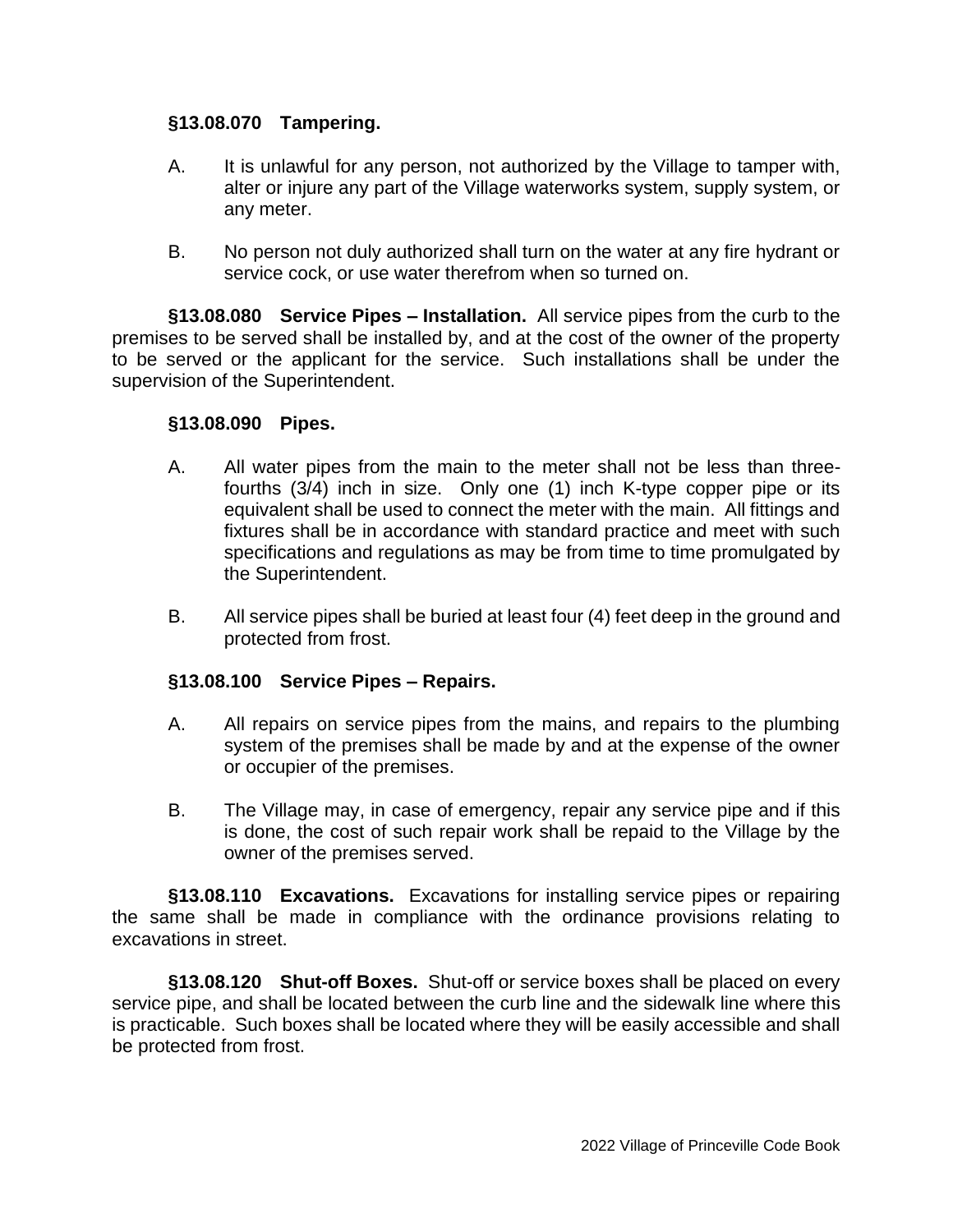## **Water Service Rates and Charges**

### **Sections:**

- 13.12.010 Meters Required Use
- 13.12.020 Meters Installation
- 13.12.030 Meters Reading
- 13.12.040 Water Rate Schedule
- 13.12.050 Technology Fee
- 13.12.060 Meters Improperly Registering Estimated Charges
- 13.12.070 Construction Contractors Use of Water
- 13.12.080 Bills
- 13.12.090 Delinquent Bills
- 13.12.100 Property Owner's and Occupant's Responsibilities
- 13.12.110 Water Meters Right of Entry for Installation and Maintenance
- 13.12.120 Payments Insufficient Funds

## **§13.12.010 Meters – Required – Use.**

- A. All premises using water from the Village water supply must be equipped with an adequate meter, supplied by the Village at the property owner's expense for the actual cost thereof; provided that such water service may be supplied by the Village at a flat rate of charge until such meter may be installed.
- B. Before any premises are occupied, a water meter shall be installed therein as herein required or application made for such water service at the flat rate until such meter can be installed or no water shall be furnished to such premises.
- C. No water meter shall be used by any consumer unless and until such meter is sealed by the Superintendent. After the meter is placed, only officers or employees of the Village properly authorized shall be allowed to repair, remove, or in any manner interfere with the same. The user of any meter shall at all times be responsible for any damage done to such meter. After installation of the meter, the water shall not be turned on for service until payment for the actual cost of the meter has been made to the Village Treasurer.

(Ord. 2020-09-02, §4, 9-8-20)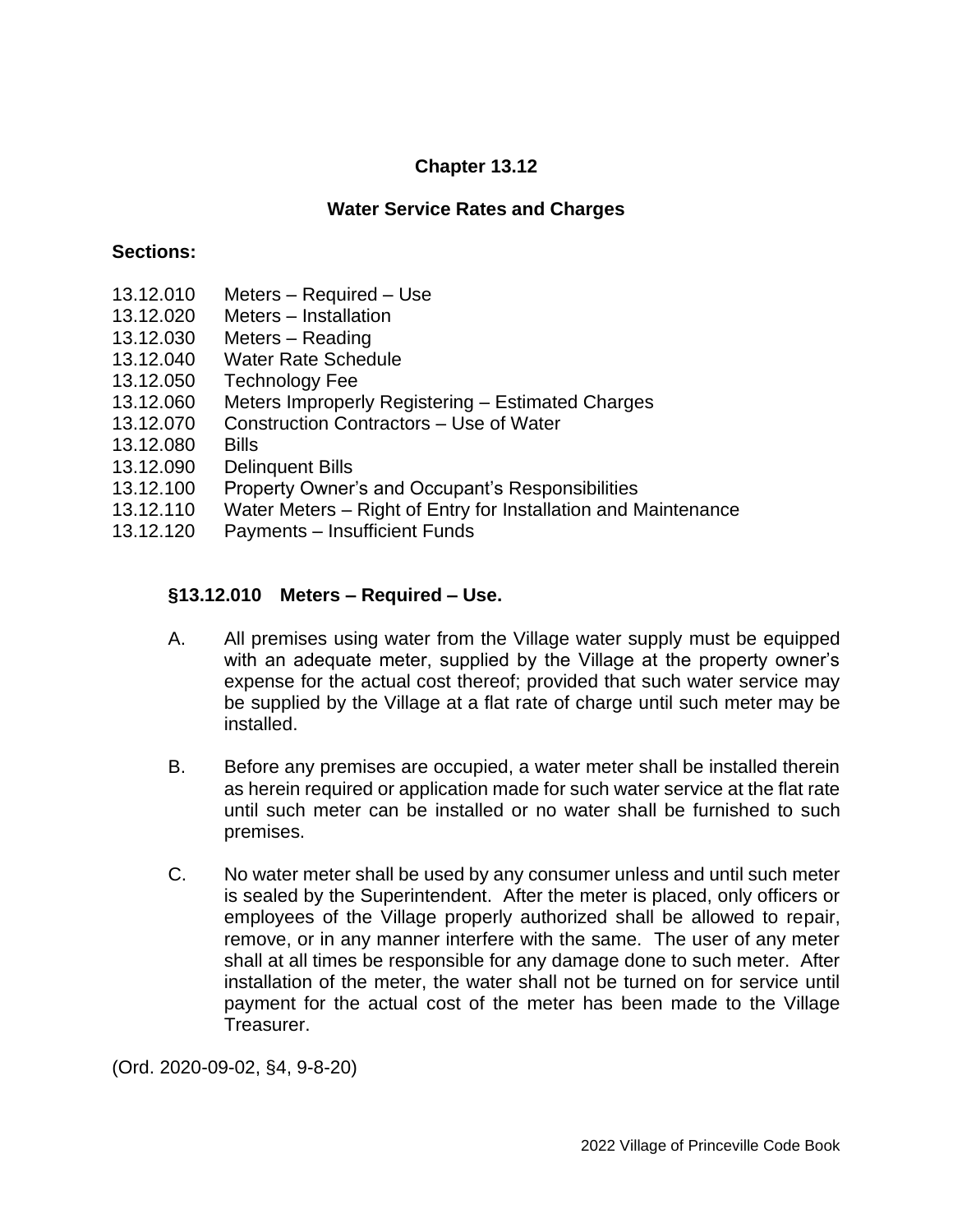### **§13.12.020 Meters – Installation.**

- A. Water meters shall be installed by the Village on all premises receiving water service from the Village in a location that will be of easy access. While the property owner of any premises receiving water service from the Village water meter shall be responsible for ensuring that the water meter is not damaged or tampered with, the water meter shall remain the property of the Village.
- B. From time to time, the Village may also determine that a water meter on a particular premises requires replacement or that all water meters throughout the Village should be replaced. The replacement of water meters may include the installation of electronic registering water meters that can be read remotely by the Village. As provided in this Chapter, the property owner and occupant of any premises receiving water service from the Village shall permit the Village access to the premises at any reasonable hour of the day to install, replace, or maintain a water meter.

**§13.12.030 Meters – Reading.** The Superintendent shall read or cause to be read every water meter used in the Village at such times as are necessary that the bills may be sent out at the proper time.

**§13.12.040 Water Rate Schedule.** The water rates for water supplied by the Village for residential, commercial, and industrial users within the Village limits and outside the Village limits are as follows:

| A. |                                                                                    | For all water users within the Village limits, the monthly rates are as follows: |  |  |  |
|----|------------------------------------------------------------------------------------|----------------------------------------------------------------------------------|--|--|--|
|    | 0 through 1,000 gallons<br>(this is the minimum charge regardless of actual usage) | \$10.41 (flat fee regardless of actual use)                                      |  |  |  |
|    | 1,000 through 250,000 gallons<br>Over 250,000 gallons                              | \$5.69 per thousand gallons<br>\$3.88 per thousand gallons                       |  |  |  |
| В. | follows:                                                                           | For all water users outside the Village limits, the monthly rates are as         |  |  |  |
|    | 0 through 1,000 gallons<br>(this is the minimum charge regardless of actual usage) | \$14.56 (flat fee regardless of actual use)                                      |  |  |  |
|    | 1,000 through 250,000 gallons<br>Over 250,000 gallons                              | \$6.10 per thousand gallons<br>\$4.29 per thousand gallons                       |  |  |  |

(Ord. 2021-12-02, §2, 12-21-21)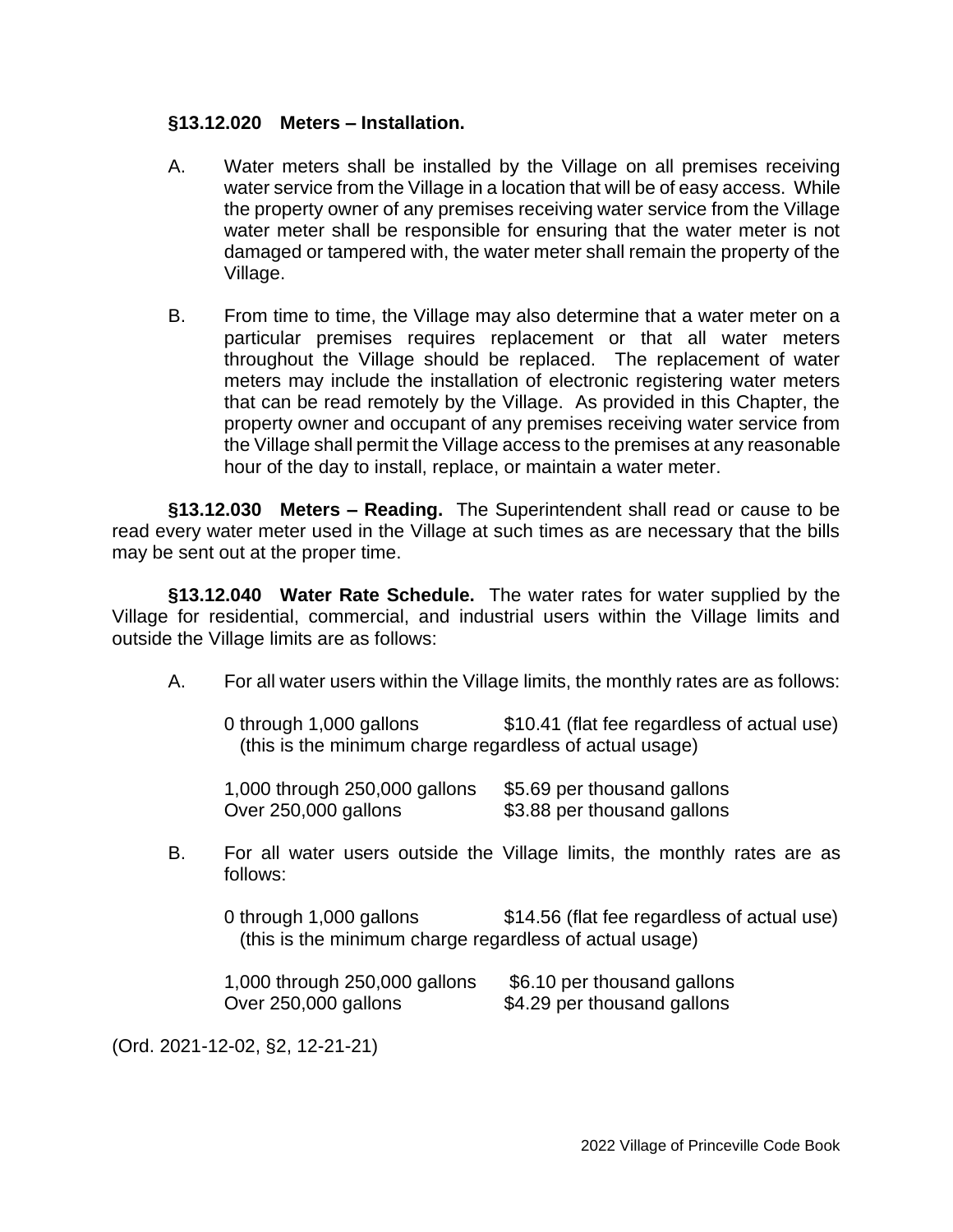**§13.12.050 Technology Fee.** A technology fee shall be assessed to all users of the Village's water system in the amount of Five Dollars (\$5.00) per month for each residential, commercial, and industrial user. This technology fee is assessed to address increased costs incurred by the Village's combined water and sewer system for providing, maintaining, and upgrading the Village's water and sewer systems, which includes (but is not limited to) the implemented radio water meter system. This technology fee shall be included in the monthly water bill for each water user. Upon collection of the monthly technology fee, Three Dollars (\$3.00) shall be distributed to the Village's water fund, and Two Dollars (\$2.00) shall be distributed to the Village's sewer fund.

(Ord. 2021-12-02, §3, 12-21-21)

**§13.12.060 Meters Improperly Registering – Estimated Charges.** Whenever any meter, by reason of its being out of repair or for any cause, fails to properly register the water passing through the same, the consumer shall be charged at the rate shown for the corresponding time for the previous year. If no record of the previous year exists, then it shall be the duty of the Superintendent to estimate the amount of water consumed during the time the meter fails to operate and the consumer shall be charged such estimated amount.

**§13.12.070 Construction Contractors – Use of Water.** During construction of any building, and before any water is installed as is herein provided, the contractor so constructing such building may be permitted to use the Village water supply by making application therefor, and paying the applicable flat rate prescribed by the Village Board.

**§13.12.080 Bills.** All water bills shall be due and payable within ten (10) days after the last of the month for which water is supplied, all of the bills shall be rendered at ten percent (10%) above the rates hereinabove set and if paid within the ten (10) days, the aforesaid ten percent (10%) shall not be collected, but if not so paid then the ten percent (10%) shall be collected. Failure to receive the water bill shall not relieve the user from payment of the ten percent (10%).

**§13.12.090 Delinquent Bills.** Whenever a bill or any fee for water service remains unpaid for thirty (30) days after it is due, it is declared delinquent, and the Superintendent shall turn off the water supply to the premises of the consumer whose bill or fee is delinquent. When a water bill or any water service fee becomes delinquent, a delinquency notice will be sent and will serve as a notice of delinquency to the owner of the premises, as well as to the occupant or tenant of the property when applicable, seven (7) days prior to the date scheduled for termination of water services, informing them of the delinquent amount. If the delinquent bill termination date stated in the delinquency notice or any time thereafter, being no sooner than seven (7) days from the date of the delinquency notice. Before water is again turned on to such premises, the property owner or consumer shall pay all delinquent bills and the additional sum of Fifty Dollars (\$50.00) for shutting off and turning on the water, provided that the total combined fee paid under both this Section and Section 13.20.020 shall not be more than Fifty Dollars (\$50.00) for each time water service is turned back on.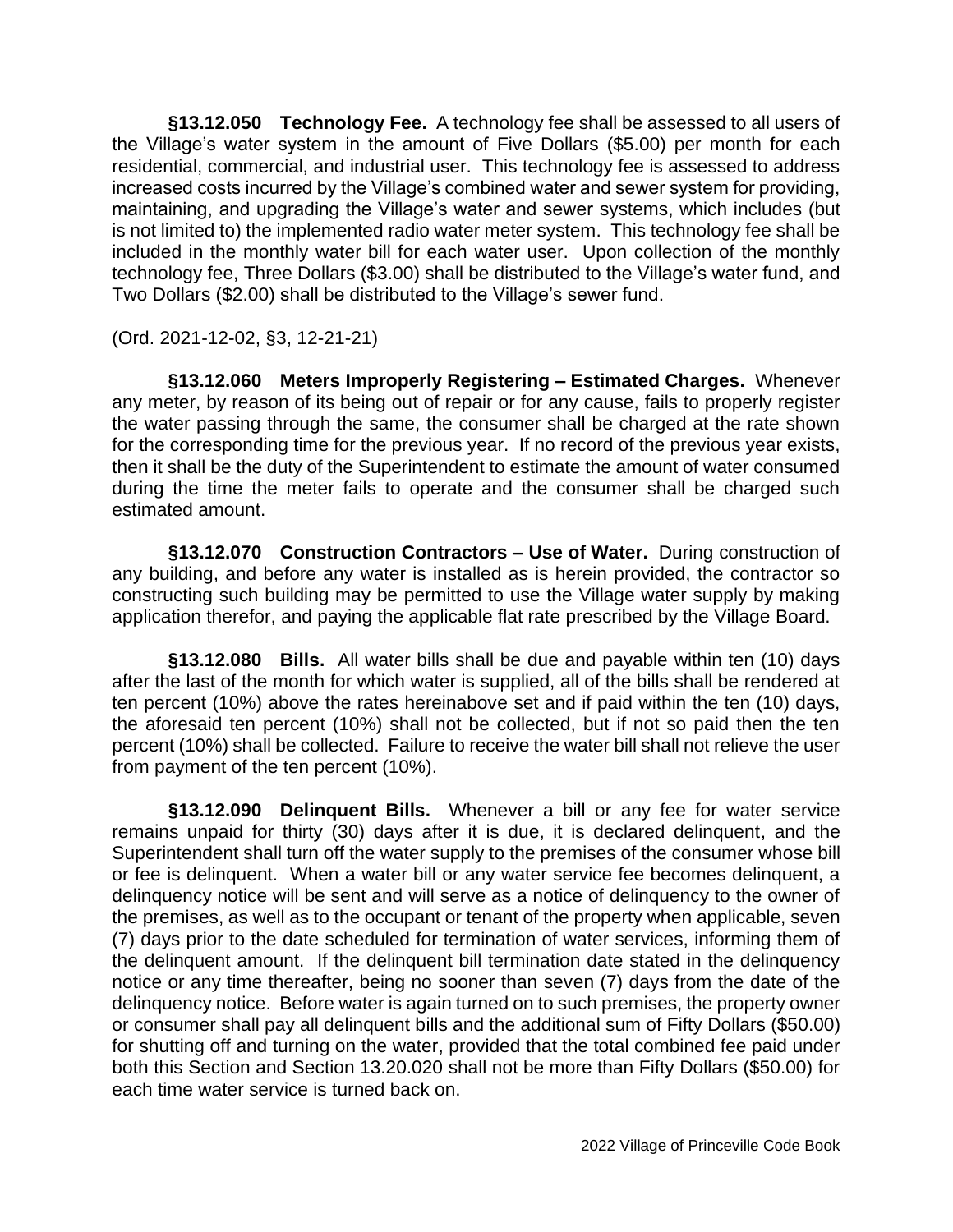**§13.12.100 Property Owner's and Occupant's Responsibilities.** All owners of real estate rendered water service by the Village are jointly and severally responsible for the water bills and water service fees for consumers upon premises owned by them, and such property owner shall not be entitled to water service upon premises owned by them until all delinquent bills and fees for water service to the premises and the fee set forth in Section 13.12.090 for shutting off and turning the water on have been paid to the Village. Accordingly, the property owner of the premises receiving water service from the Village, the occupant thereof, and the user of the water service shall be jointly and severally liable to pay for the water service and related water service fees on said premises, and the water service is furnished to the premises by the Village only upon the condition that the property owner of the premises, occupant, and user of the water service are jointly and severally liable to the Village for all billings and fees for this water service from the Village. Said water bills and fees will run with the property and remain a liability of the individuals aforementioned.

## **§13.12.110 Water Meters – Right of Entry for Installation and Maintenance.**

- A. From time to time, the Village may need to access any premises receiving water service from the Village in order to install, replace, or maintain a water meter, which includes the replacement of a water meter and the installation of an electronic registering water meter that can be read remotely by the Village. The property owner and occupant of any premises receiving water service from the Village shall provide free admittance to such premises to the Village's Superintendent or any authorized Village agent or Village contractor for accessing the water meter at all reasonable hours of the day for the purpose of installing, replacing, or maintaining the water meter, which shall include the installation of an electronic registering water meter. The fact that such premises uses and receives water from the Village's water service constitutes consent from the property owner and any occupant of the premises to allow access to such premises and its water meter to the Village for the purpose of installing, replacing, or maintaining the water meter on the premises, and the property owner or occupant must allow access to the Village representative for such purposes at such reasonable times.
- B. No property owner or occupant of any premises receiving water service from the Village shall refuse, deny, or otherwise hinder or prohibit admittance by a Village representative to such premise for the purposes set forth herein during any reasonable hour of the day. If a Village representative is refused, denied, or otherwise hindered or prohibited admittance to the premises for the purposes set forth herein, the water to such premises may be shut off by the Village after forty-eight (48) hours' written notice is served on the property owner and occupant by either personal service or certified mail (with return receipt requested).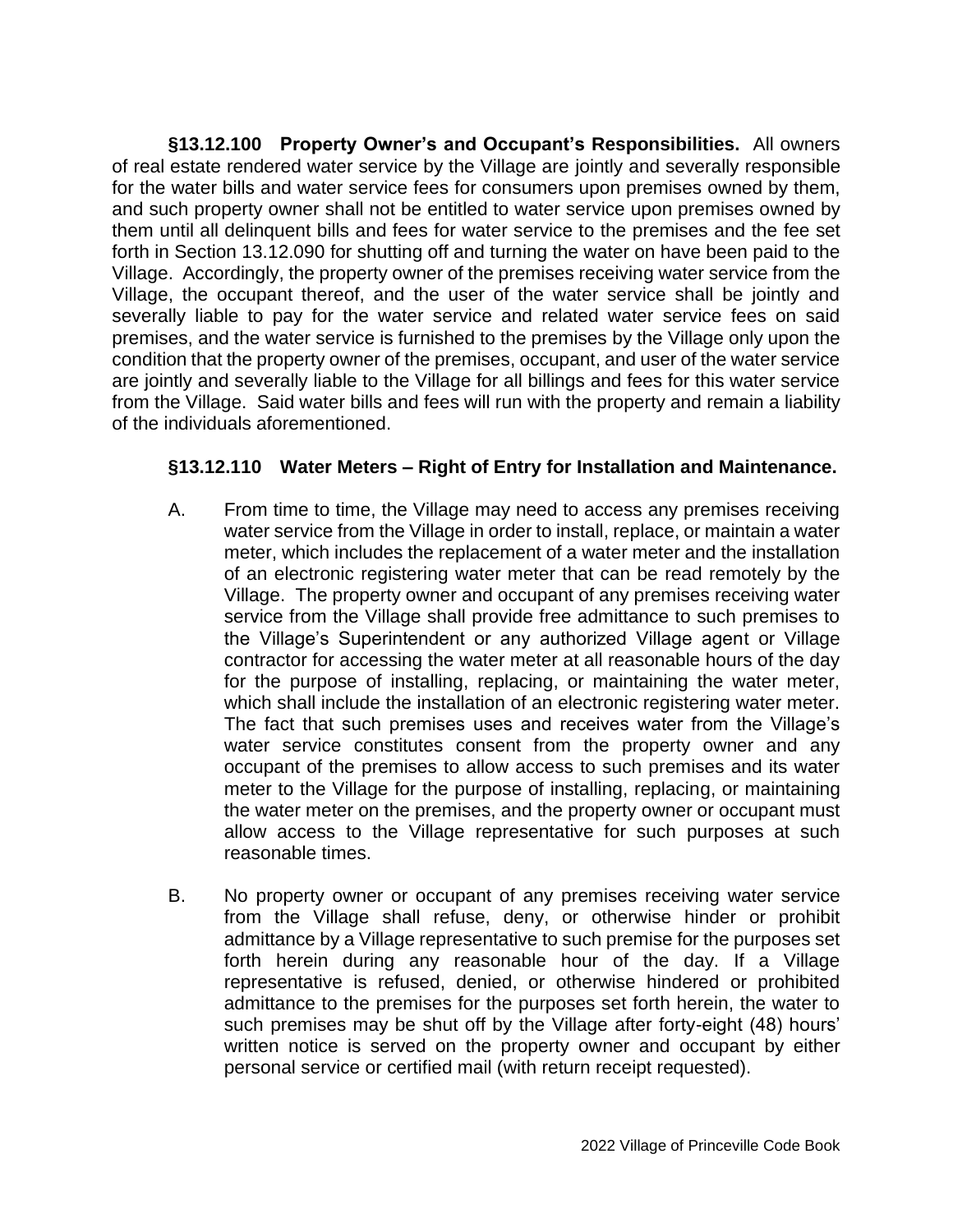- C. A violation of this Section by any property owner or occupant shall be punishable by a fine of not less than Two Hundred Fifty Dollars (\$250.00) and not more than a maximum fine of Seven Hundred Fifty Dollars (\$750.00) for each violation. Each day a violation of this Section shall continue shall constitute a separate offense.
- D. Upon the failure of the property owner to correct a violation of this Section, the Village shall have the authority to correct such violation or violations at the cost to the property owner upon the Village providing proper notice to the property owner if the violation presents an immediate threat to life, safety, or welfare or any person.

**§13.12.120 Payments – Insufficient Funds.** In the event that the owner or occupant of property receiving water service in the Village of Princeville provides payment to the Village by check or ACH account transfer (debit) for any water charge or fee under this Title 13 which is returned or denied by a bank or financial institution by reason of insufficient funds, a closed account, or any other reason except an error by the bank or financial institution, a thirty dollar (\$30.00) service charge will be added to the account. No more than one service charge will be assessed per returned or denied payment should payment be for both water and sewerage charges and fees.

(Ord. 2020-09-02, §5, 9-8-20)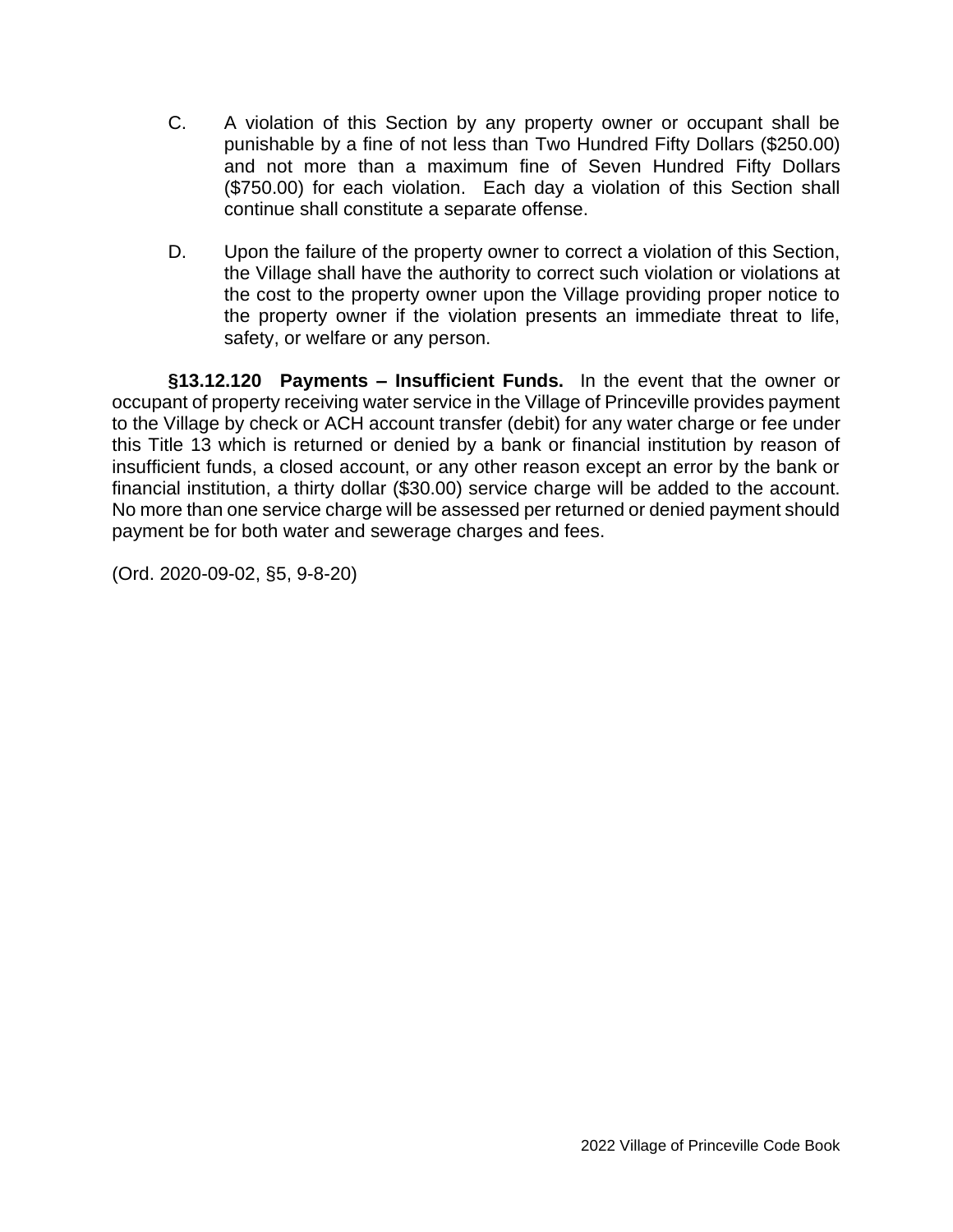## **Sewer Service System Generally**

### **Sections:**

- 13.16.010 Application Fee
- 13.16.020 Inspection Disconnection of Service
- 13.16.030 No Claims Against Village
- 13.16.040 Sewer Installation Applications Permits
- 13.16.050 Traps and Connections
- 13.16.060 Excavations
- 13.16.070 Final Inspection
- 13.16.080 Sewage Disposal Facilities Required
- 13.16.090 Connection to System Required

### **§13.16.010 Application – Fee.**

- A. Persons desiring to use the Village sewage system shall make written application to the Village Treasurer, including the legal description of the property to be served, the name and address of the owner or owners of the premises, and an agreement by the applicant and owner or owners of the premises to abide by and accept all of the provisions of this Chapter as a condition governing the use of the Village sewage system.
- B. A service connection charge in the amount from time to time determined by the Board shall accompany each application. Where sewer service has been disconnected because of failure of users to pay service charges, there will be a service reconnection charge, in the amount from time to time determined by the Board, which must be paid before sewer service will be resumed.

(Ord. 2020-09-02, §6, 9-8-20)

**§13.16.020 Inspection – Disconnection of Service.** The Superintendent may inspect any premises connected to the Village sewage system for the purpose of examining and testing meters and ascertaining the location and condition of sewer pipes and fixtures and attachments connected therewith, and he/she may direct that necessary repairs be made by the owner or user and may cut off the sewer service to any premises until such repairs are made.

**§13.16.030 No Claims Against Village.** No claims shall be made against the Village by reason of the breakage of any main sewer line, service pipe or other fixtures,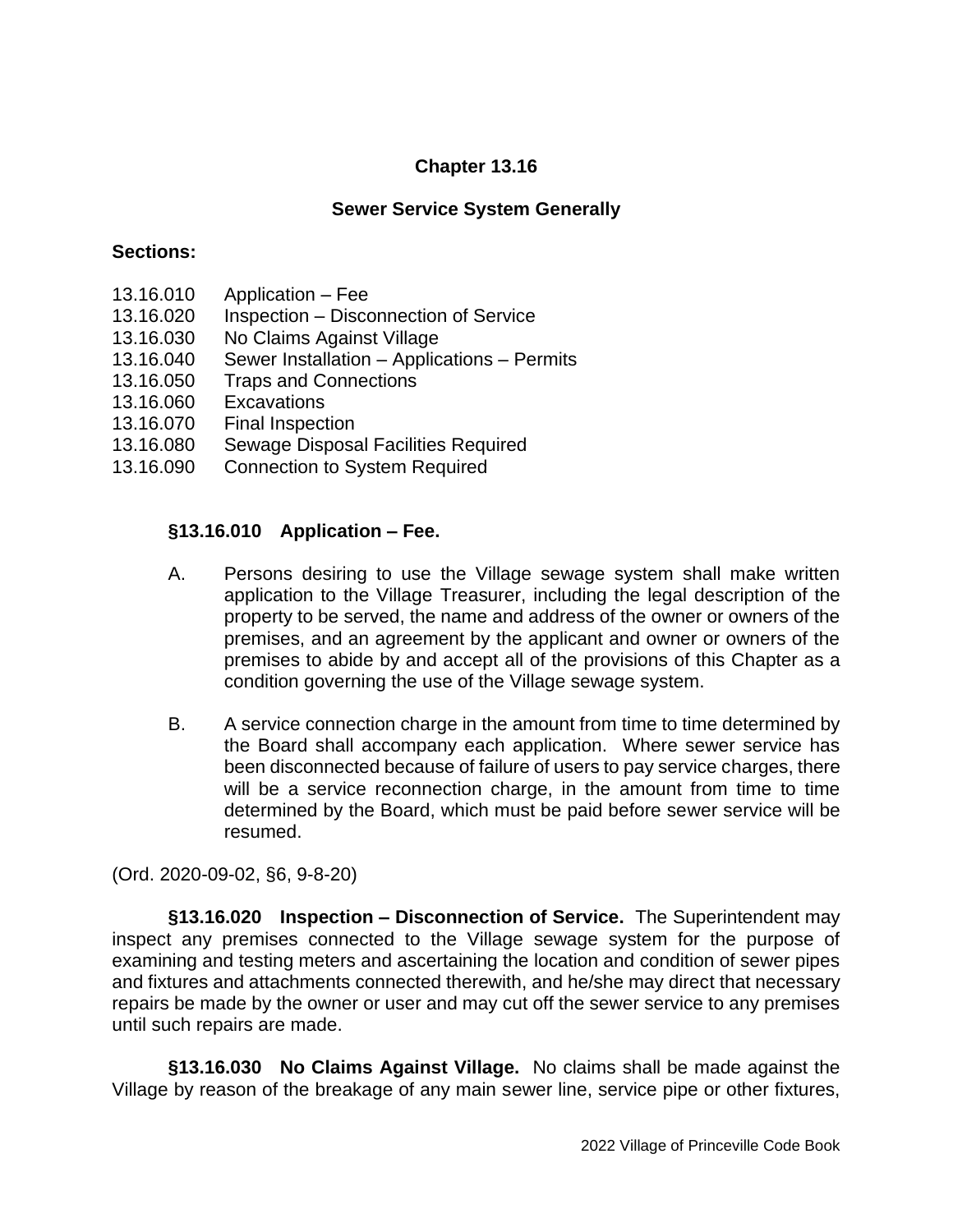or for any interruption of the service by reason of the breakage of machinery, the making of necessary repairs or failure of service for any reason whatsoever, and the Village reserves the right to shut off the sewer service without notice.

# **§13.16.040 Sewer Installation – Applications – Permits.**

- A. Persons desiring to make connection to the Village sewage system shall make application to the Village Treasurer including the legal description of the property, the name of the owner or owners thereof, the intended use of the premises, the name and address of the plumber who is to do the work, and furnishing a certificate of the architect or builder of the amount and kind of materials and fixtures to be used upon the premises in connection with the Village sewage system.
- B. The application shall be accompanied by the initial connection fee now in force or as may from time to time be required by ordinance.
- C. If the materials and fixtures to be employed meet the requirements of this code and of the statutes of the State of Illinois and any regulations which may, from time to time, be promulgated by the Superintendent and it also appears that the work is to be done by a fully qualified plumber, the Superintendent shall thereupon issue a permit for the construction or repair in accordance with the application. Use of the sewer connection for any purpose other than specified in the application and permit shall be grounds for disconnecting the sewer service.

(Ord. 2020-09-02, §7, 9-8-20)

## **§13.16.050 Traps and Connections.**

- A. Stops shall be supplied for every supply pipe at or near the street line.
- B. Traps shall be installed upon all premises sufficient to insure that no grease, refuse, or anything which may endanger the sewage system can enter into the Village sewage system, and all users of the Village sewage system must keep such traps in a clean and operating condition.
- C. There shall be no roof or surface water connected with any pipe which leads to a sewer main. Footing tile shall not be connected to the sanitary sewer.
- D. All connections with the Village sewer main in the street or alley shall be at least six (6) inches in diameter and be made of glazed tile or cast iron sewer pipe of standard make. Cast iron sewer pipe must be used within all buildings and the cast iron pipe must extend to the exterior of the buildings. All joints shall be properly cemented and sealed.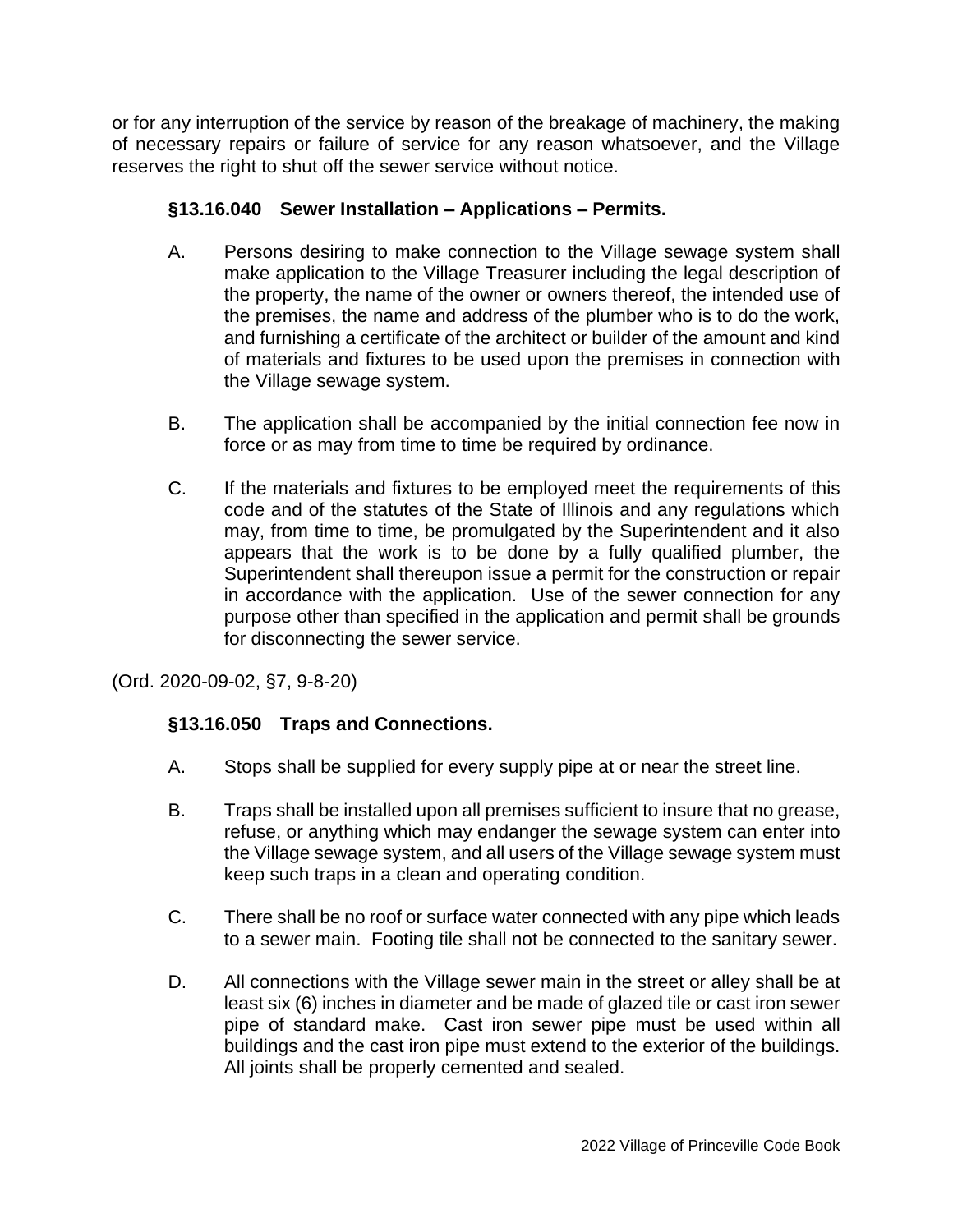### **§13.16.060 Excavations.**

- A. Excavations for installing or repairing sewer lines shall be made in compliance with the provisions of this code relating to excavations in streets. No excavation in any public place shall be open overnight except by permission of the Superintendent, and where the same shall be left open, lights shall be provided at such excavations and be kept burning dusk to daylight.
- B. Should any excavation in any street, alley or public place be left open for twenty-four (24) hours, except by permission of the Superintendent, or should the work be done improperly, the Superintendent shall have the right to finish or correct the work and the expense thus incurred shall be charged to the plumber whose work is thus finished or corrected, and shall be paid by such plumber, owner or applicant for service before service shall be commenced or the plumber be granted another permit for work within the Village as the Superintendent may see fit.

**§13.16.070 Final Inspection.** All plumbing shall be done in the manner required by the Superintendent and shall be approved by him/her before service shall be commenced and all fittings and pipes shall be in like manner subject to his/her approval. No work underground shall be covered until examined and approved by the Superintendent.

**§13.16.080 Sewage Disposal Facilities Required.** Every building or structure in the Village used for residence, business, trade, industry or meeting purposes shall be equipped with properly constructed and installed adequate sewage disposal facilities. The plumbing in all such places shall conform to the ordinances of the Village and the laws of the state relative thereto.

**§13.16.090 Connection to System Required.** All sewage disposal facilities shall be connected with the Village sewage system unless an application for use of the system is denied because the sewage system is not accessible to the premises involved. Any such premises not connected with the sewage system shall be equipped with an adequate septic tank having a capacity of not less than seven hundred fifty (750) gallons for each seven (7) persons living or working in such place, plus an additional seventy-five (75) gallons for each person in excess of seven (7); provided no septic tank shall have a capacity of less than one thousand five hundred (1,500) gallons.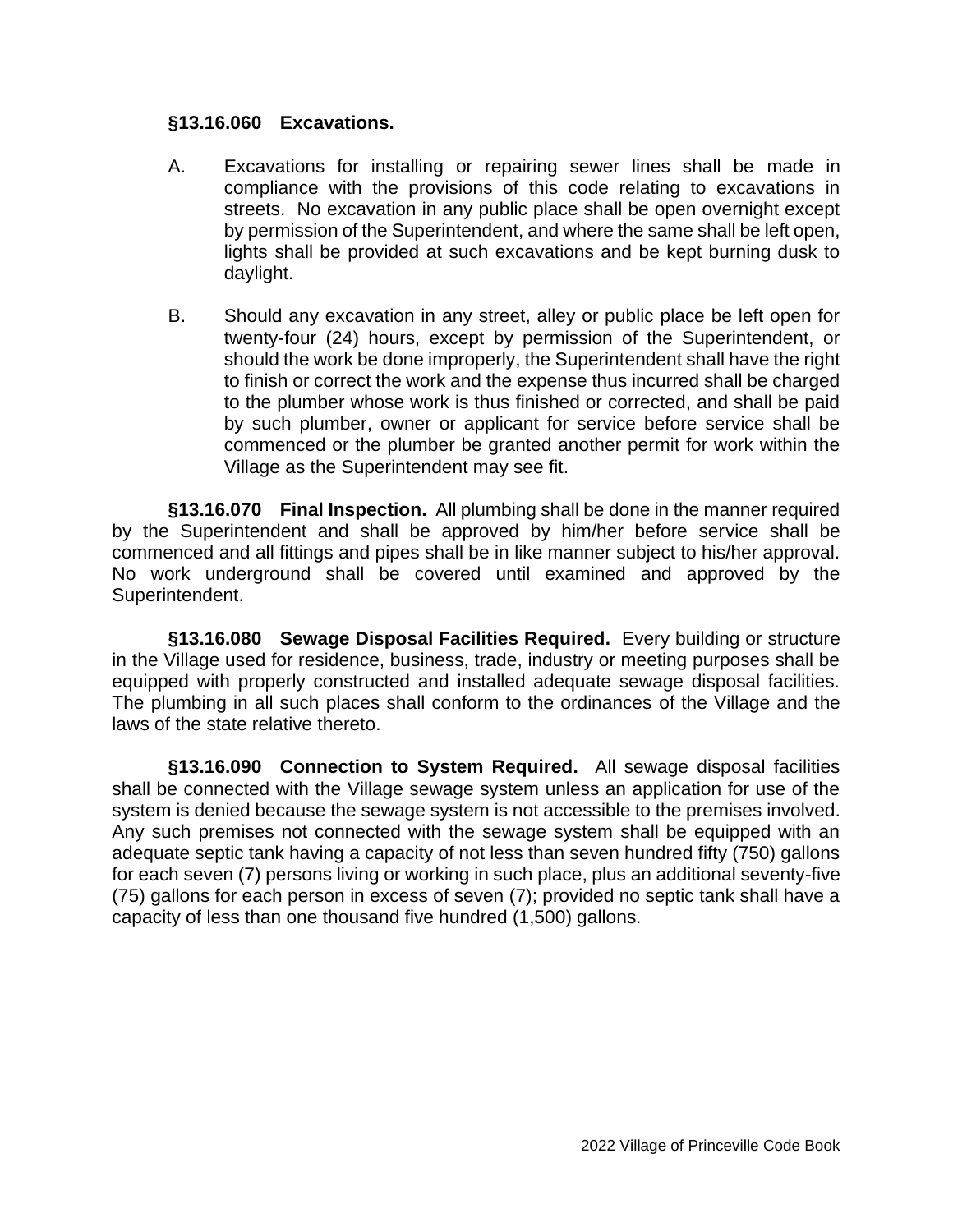### **Sewer Service Rates and Charges**

#### **Sections:**

13.20.010 Bills 13.20.020 Delinquent Bills 13.20.030 Property Owner's and Occupant's Responsibilities 13.20.040 Sewer Rate Schedule 13.20.050 Payments – Insufficient Funds

**§13.20.010 Bills.** All bills for sewage service shall be due and payable within ten (10) days after the last day of the month for which service is furnished, and all of the bills shall be rendered at ten percent (10%) above the rates hereinafter set and if paid within the ten (10) days, the aforesaid ten percent (10%) shall not be collected, but if not so paid, then the ten percent (10%) shall be collected. Failure to receive a sewage service bill shall not relieve the user from payment of ten percent (10%).

**§13.20.020 Delinquent Bills.** Whenever a bill or any fee for sewage service remains unpaid for thirty (30) days after it is due, it is declared delinquent, and the Superintendent shall turn off the service to the premises of the consumer whose bill or fee is delinquent. In the alternative, the Superintendent, when a sewage service bill is delinquent, may discontinue water service to such premises. When a sewage service bill or any related service fee becomes delinquent, a delinquency notice will be sent and will serve as a notice of delinquency to the owner of the premises, as well as to the occupant or tenant of the property when applicable, seven (7) days prior to the date scheduled for termination of the sewage or water service, informing them of the delinquent amount. If the delinquent bill remains unpaid, then the sewage or water service to the property may be discontinued on the termination date stated in the delinquency notice or any time thereafter, being no sooner than seven (7) days from the date of the delinquency notice. Before the sewage or water service is again commenced to such premises, the property owner or user shall pay all delinquent bills and the additional sum of Fifty Dollars (\$50.00) as hereinbefore provided for a service connection fee, provided that the total combined fee paid under both this Section and Section 13.12.090 shall not be more than Fifty Dollars (\$50.00) for each time sewage service is re-connected.

**§13.20.030 Property Owner's and Occupant's Responsibilities.** All owners of real estate rendered sewage service by the Village are jointly and severally responsible for the sewage service bills and related fees for users upon premises owned by them, and such property owner shall not be entitled to sewage service to the premises owned by them until all delinquent bills and fees for sewage service to the premises and the service connection fee set forth in Section 13.20.020 have been paid to the Village.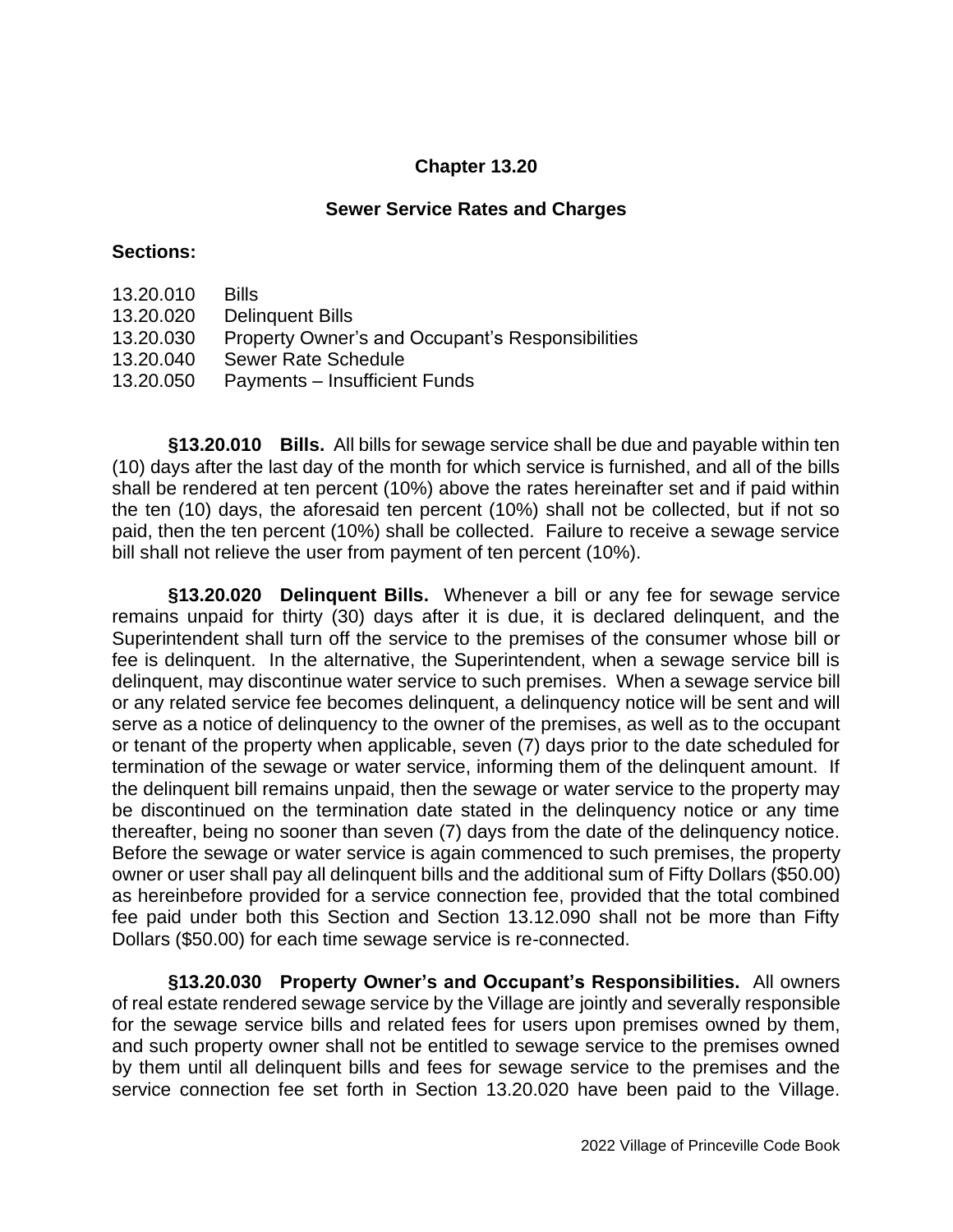Accordingly, the property owner of the premises receiving sewage service from the Village, the occupant thereof, and the user of the sewage service shall be jointly and severally liable to pay for the sewage service and related sewage service fees on said premises, and the sewage service is furnished to the premises by the Village only upon the condition that the property owner of the premises, occupant, and user of the sewage service are jointly and severally liable to the Village for all billings and fees for this sewage service from the Village. Said sewage bills and fees will run with the property and remain a liability of the individuals aforementioned.

**§13.20.040 Sewer Rate Schedule.** The monthly sewer rates for processing sewage by the Village for residential, commercial, and industrial users within the Village limits are as follows:

Monthly user fee \$13.00 (flat fee regardless of actual water use) (this is the minimum charge regardless of actual water usage)

Monthly usage fee \$4.00 per thousand gallons of water usage

(Ord. 2021-12-02, §1, 12-21-21)

**§13.20.050 Payments – Insufficient Funds.** In the event that the owner or occupant of property receiving sewage service in the Village of Princeville provides payment to the Village by check or ACH account transfer (debit) for any sewage charge or fee under this Title 13 which is returned or denied by a bank or financial institution by reason of insufficient funds, a closed account, or any other reason except an error by the bank or financial institution, a thirty dollar (\$30.00) service charge will be added to the account. No more than one service charge will be assessed per returned or denied payment should payment be for both water and sewerage charges and fees.

(Ord. 2020-09-02, §8, 9-8-20)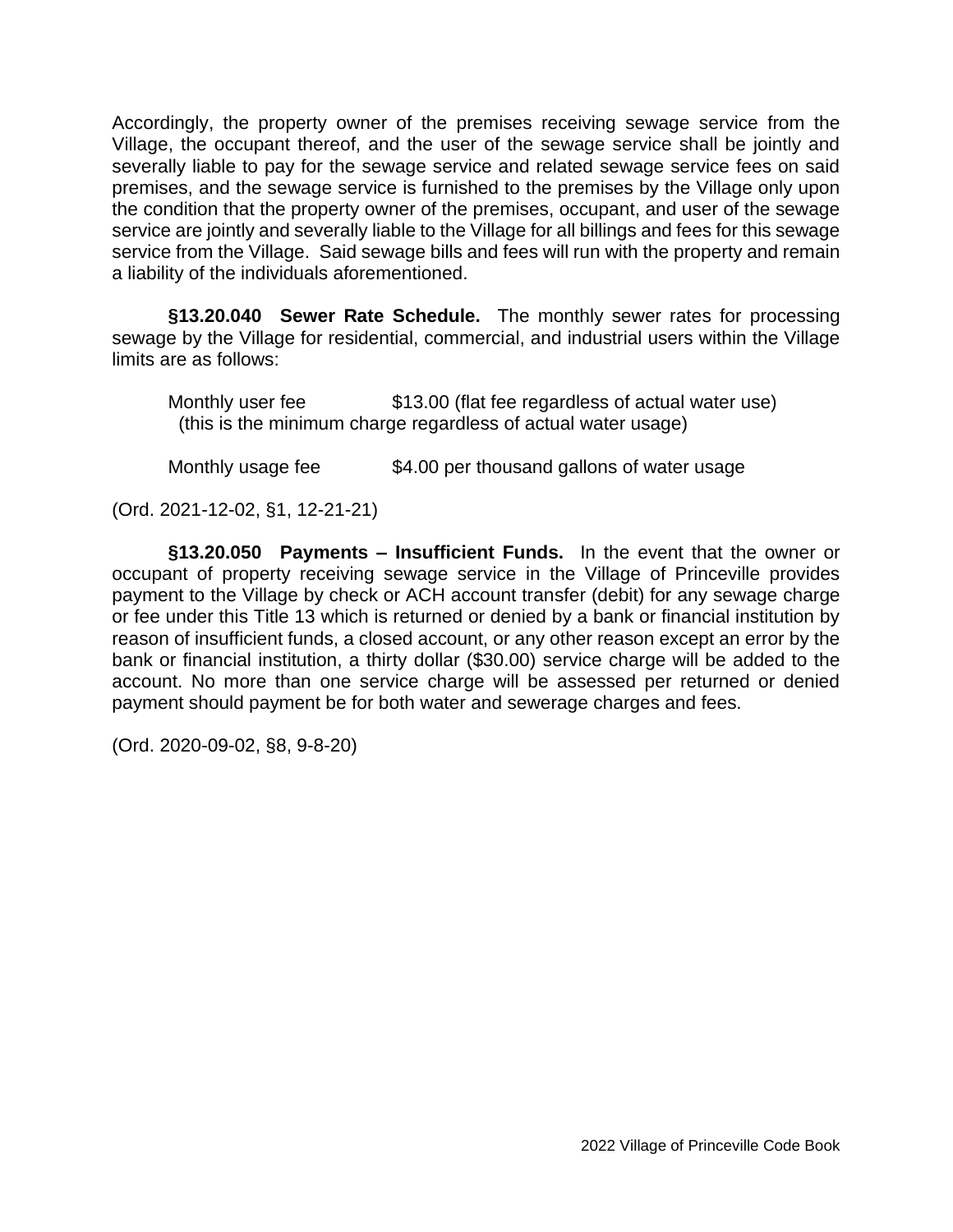### **Identity Theft Prevention Program**

#### **Sections:**

- 13.24.010 Purpose
- 13.24.020 Scope
- 13.24.030 Definitions
- 13.24.040 Administration of the Program
- 13.24.050 Identify Theft Prevention Elements
- 13.24.060 Program Management and Accountability
- 13.24.070 Other Legal Requirements

**§13.24.010 Purpose.** The purpose of this Identity Theft Prevention Program ("Program") is to protect customers of the Village's utility services from Identity Theft. The Program is intended to establish reasonable policies and procedures to facilitate the detection, prevention, and mitigation of Identity Theft in connection with the opening of new Covered Accounts and activity on existing Covered Accounts.

**§13.24.020 Scope.** This Program applies to the creation of, modification of, and access to Identifying Information of a customer of one or more of the utilities operated by the Village by any and all Village personnel, including management personnel. This Program does not replace or repeal any previously existing policies or programs addressing some or all of the activities that are the subject of this Program, but rather it is intended to supplement any such existing policies and programs.

**§13.24.030 Definitions.** When used in this Program, the following terms have the meanings set forth below, unless the context clearly requires that the term be given a different meaning:

"Covered Account" means an account that the Village offers or maintains, primarily for personal, family, household purposes, or a business that is supported from an individual person, that involves or is designed to permit multiple payments of transactions. (16 CFR 681.2(b)(3)(i)). A utility account is a "Covered Account". The term "Covered Account" also includes other accounts offered or maintained by the Village for which there is a reasonably foreseeable risk to customers the Village or its customers from Identity Theft. (16 CFR 681.2(b)(3)(ii)).

"Identifying Information" means any name or number that may be used, alone or in conjunction with any other information, to identify a specific person, including any name, social security number, date of birth, official state or government-issued driver's license or identification number, alien registration number, government passport number,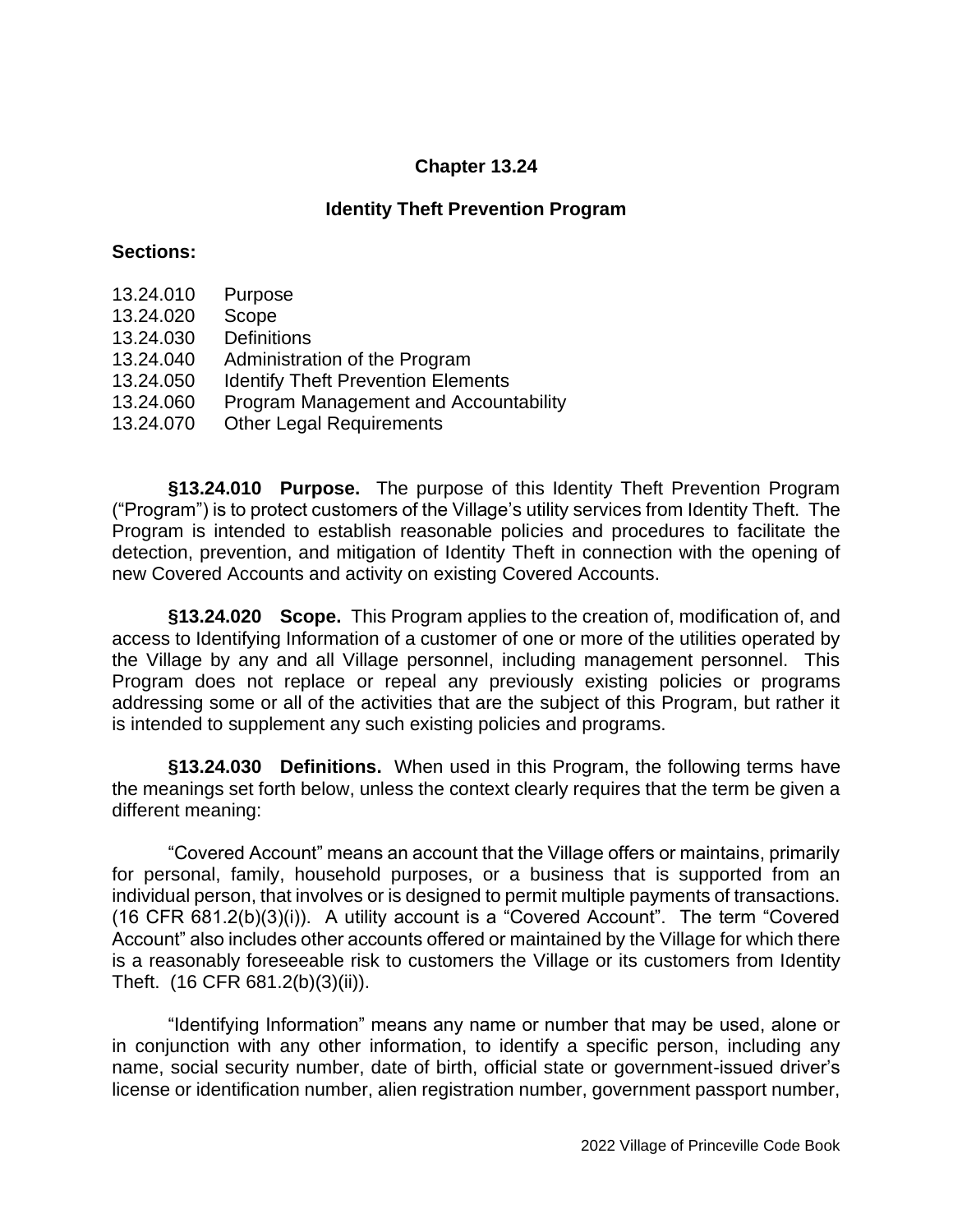employer or taxpayer identification number. Additional examples of "Identifying Information" are set forth in 16 CFR §603.2(a).

"Identity Theft" means a fraud committed or attempted using the Identifying Information of another person without authority. (16 CFR §681.2(b)(8) or 16 CFR §603.2(a)).

"Red Flag" means a pattern, practice or specific activity that indicates the possible existence of Identity Theft.

Certain terms used but not otherwise defined herein shall have the meanings given to them in the FTC's Identity Theft Rules (16 CFR Part 681) or the Fair Credit Reporting Act of 1970 (15 U.S.C. §1681 et seq.), as amended by the Fair and Accurate Credit Transactions Act of 2003 into law on December 4, 2003. (Public Law 108-159).

**§13.24.040 Administration of the Program.** The initial adoption and approval of the Identity Theft Prevention Program shall be by Ordinance of the Village Board. Thereafter, changes to the Program of a day-to-day operational character and decisions relating to the interpretation and implementation of the Program may be made by the Village Treasurer ("Program Administrator"). Major changes or shifts of policy positions under the Program shall be recommended to the Village Board, who shall determine whether to amend the Program as recommended.

Development, implementation, administration, and oversight of the Program will be the responsibility of the Program Administrator. The Program Administrator may, but shall not be required to, appoint a committee to administer the Program. The Program Administrator shall be the head of any such committee. The Program Administrator will report any changes made annually to the Village Board regarding compliance with this Program.

Changes to be addressed in the Identity Theft Prevention Report include:

- A. Significant incidents involving Identity Theft and management's response.
- B. Recommendations for material changes to the Program, if needed.

## **§13.24.050 Identify Theft Prevention Elements.**

Identification of Relevant Red Flags. The Village has considered the guidelines and the illustrative examples of possible Red Flags from the FTC's Identity Theft Rules and has reviewed the Village's past history with instances of identity theft, if any. The Village hereby determines that the following are the relevant Red Flags for purposes of this Program, given the relative size of the Village and the limited nature and scope of the services that the Village provides to its citizens: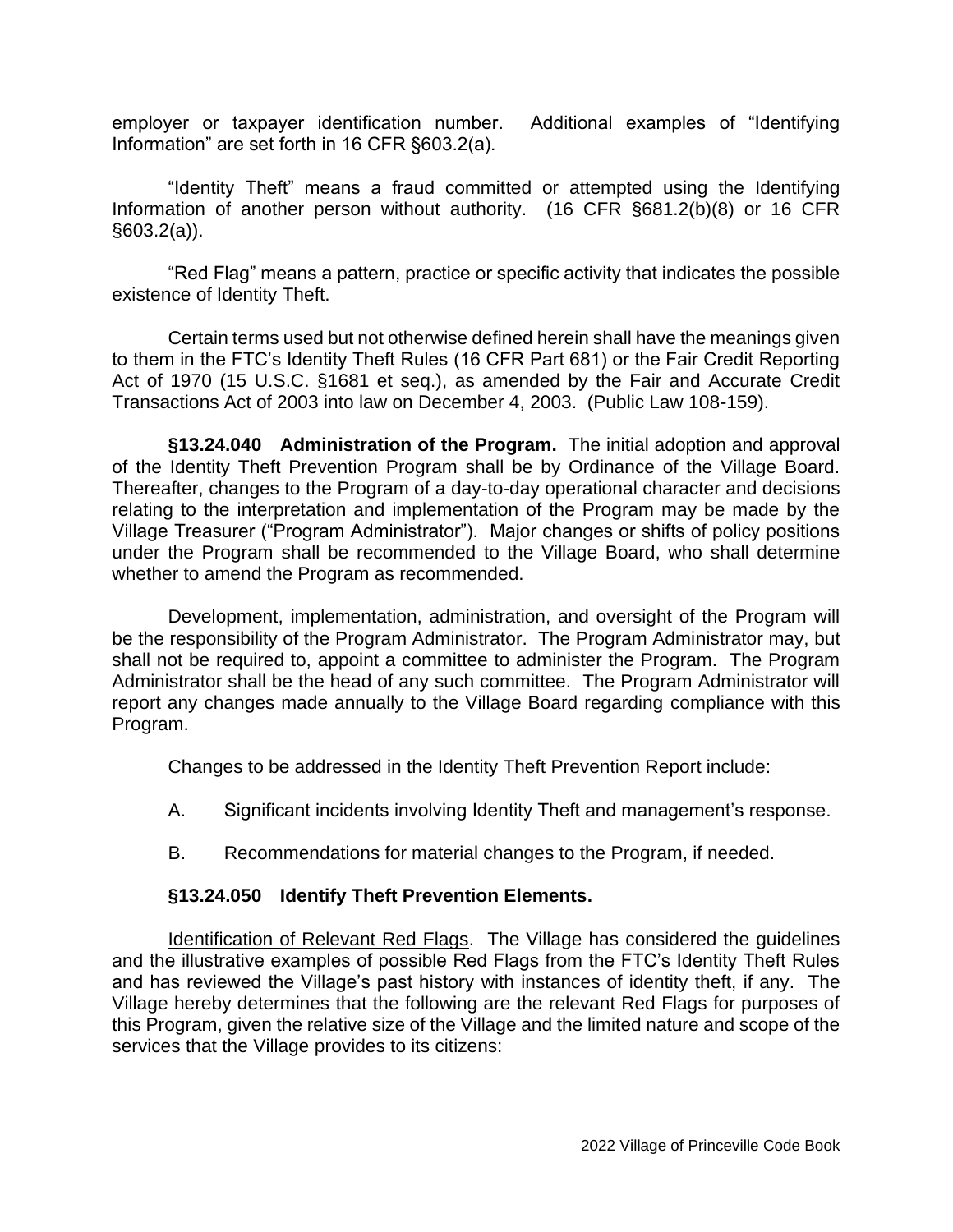- A. Alerts, notifications, or other warnings received from other agencies or service providers.
- B. The presentation of suspicious documents.
	- 1. Documents provided for identification appear to have been altered or forged.
	- 2. The photograph or physical description on the identification is not consistent with the appearance of the applicant or customer presenting the identification.
	- 3. Other information on the identification is not consistent with information provided by the person opening a new Covered Account or customer presenting the identification.
- C. The presentation of suspicious personal Identifying Information, such as a suspicious address change.
	- 1. Personal Identifying Information provided is associated with known fraudulent activity as indicated by internal or third party sources used by the Village. For example:
		- a. The address on an application is the same as the address provided on a fraudulent application; or
		- b. The phone number on an application is the same as the number provided on a fraudulent application.
	- 2. Personal Identifying Information provided is of a type commonly associated with fraudulent activity as indicated by internal or third party sources used by the Village. For example:
		- a. The billing address on an application is fictitious, a mail drop, or a prison; or
		- B. The phone number is invalid, or is associated with a pager or answering service.
	- 3. The person opening the Covered Account or the customer fails to provide all required personal Identifying Information on an application or in response to notification that the application is incomplete.
	- 4. Personal Identifying Information provided is not consistent with personal Identifying Information that is on file with the Village.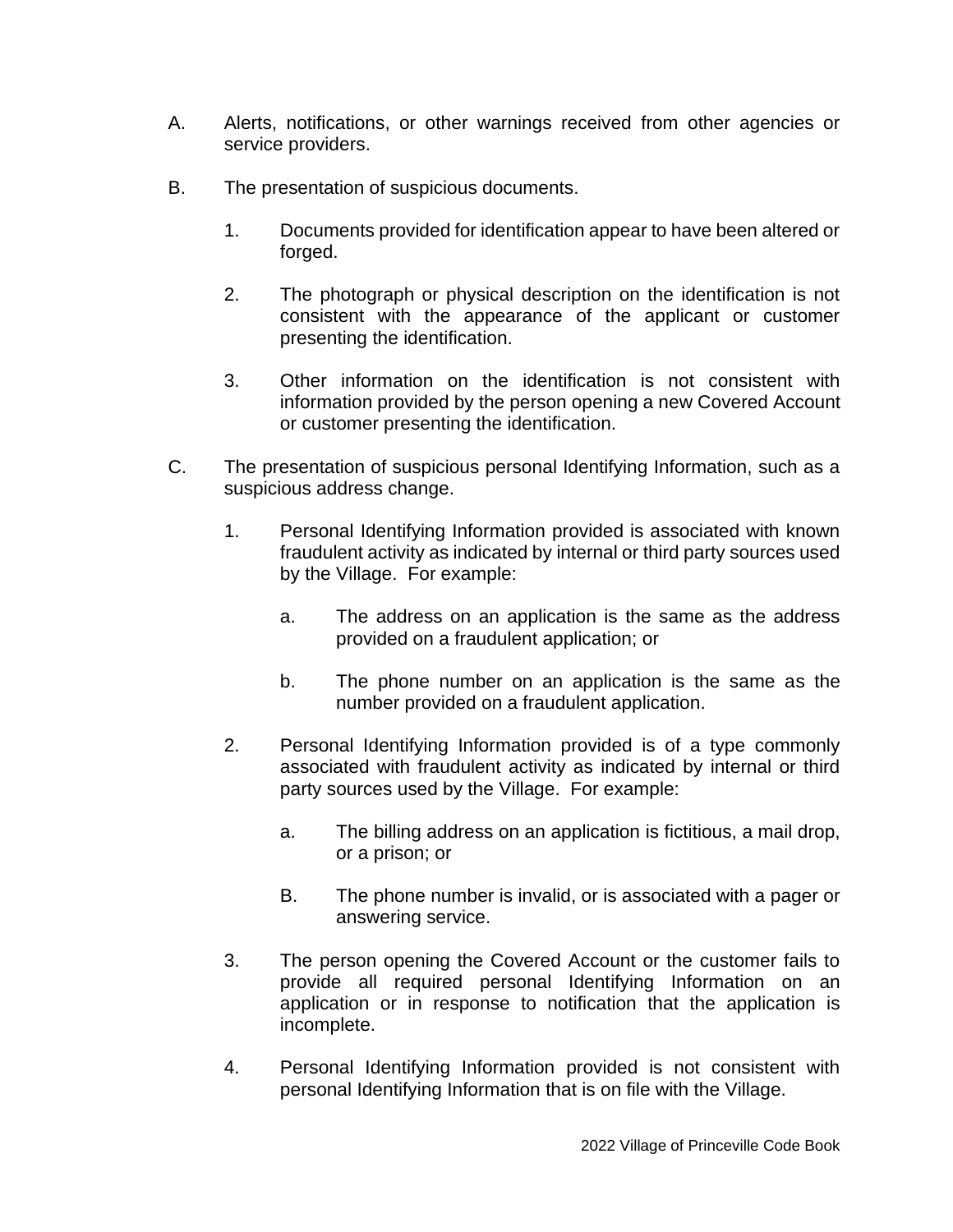- D. The unusual use of, or other suspicious activity to, a Covered Account.
	- 1. A new utility account is used in a manner commonly associated with known patterns of fraud patterns. For example, the customer fails to make the first payment or makes an initial payment not no subsequent payments.
	- 2. A Covered Account with a stable history shows irregularities.
	- 3. Mail sent to the customer is returned repeatedly as undeliverable although usage of utility products or services continues in connection with the customer's Covered Account.
	- 4. The Village is notified that the customer is not receiving any statements.
	- 5. The Village is notified of unauthorized usage of utility products or services in connection with a customer's Covered Account.
- E. Notice of Possible Identity Theft.
	- 1. The Village is notified by a customer, a victim of Identity Theft, a law enforcement authority, or any other person that is has opened a fraudulent account for a person engaged in Identity Theft.

Detection of Red Flags. The Village employees who interact directly with customers shall have the responsibility for monitoring the information and documentation provided by the customer and any third party service provider in connection with the opening of new accounts and the modification of or access to existing accounts and the detection of any Red Flags that might arise. The Program Administrator shall see to it that all employees who might be called upon to assist a customer with the opening of a new account or with modifying or otherwise accessing an existing account are properly trained such that they have a working familiarity with the relevant Red Flags identified in this Program, so as to be able to recognize any Red Flags that might surface in connection with the transaction.

A Village employee who is not sufficiently trained to recognize the Red Flags identified in this Program shall not open a new account for any customer, modify any existing account, or otherwise provide any customer with access to information in an existing account, without the direct supervision and specific approval of the Program Administrator. The Program Administrator shall be properly trained such that he or she can recognize the relevant Red Flags identified in this Program and exercise sound judgment in connection with the response to any unresolved Red Flags that may present themselves in connection with the opening of a new account, or with modifying or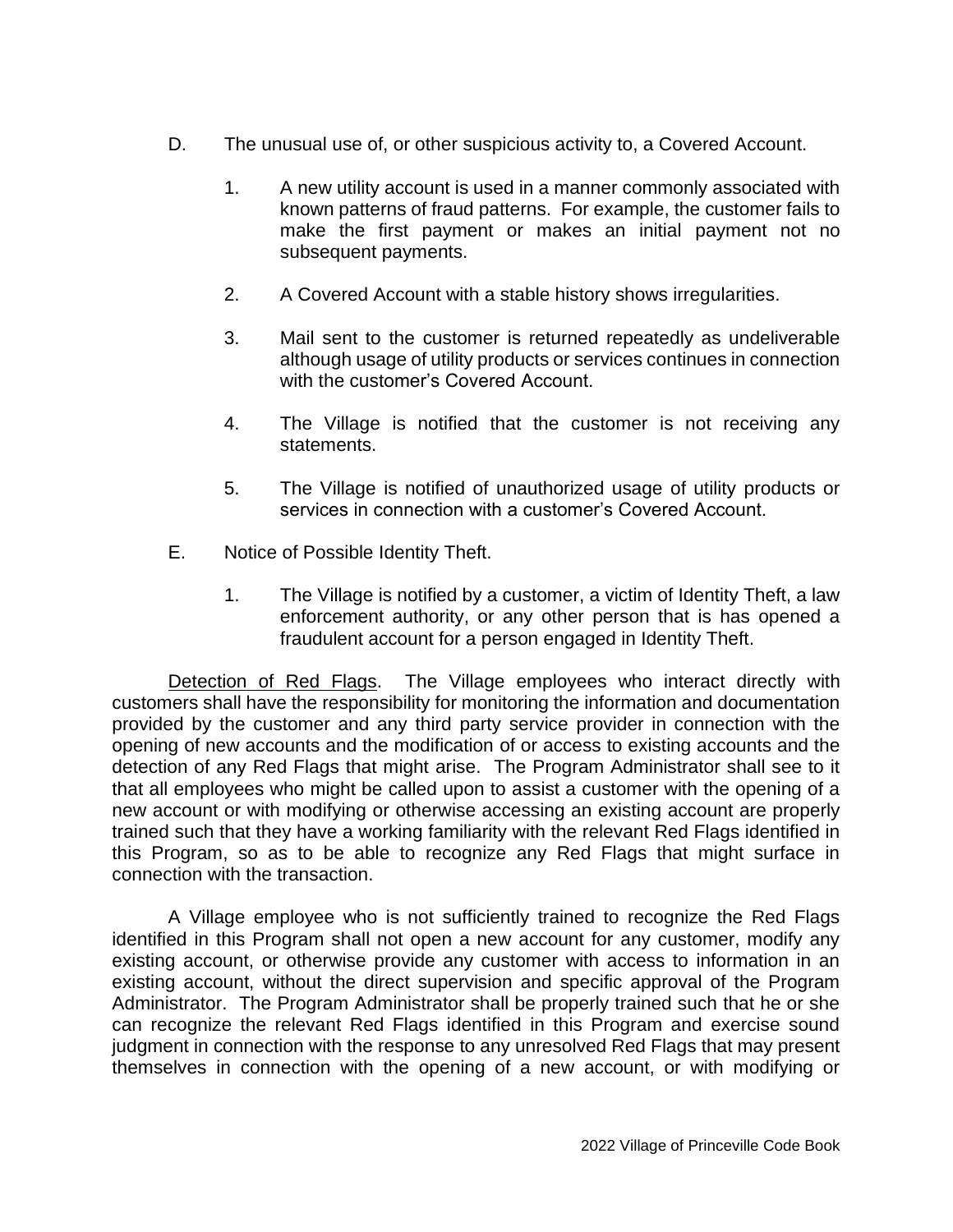accessing of an existing account. The Program Administrator shall be responsible for making the final decision on any such unresolved Red Flags.

The Program Administrator shall have a written policy setting forth the manner in which a prospective new customer may apply for service, the information and documentation to be provided by the prospective customer in connection with an application for a new utility service account, the steps to be taken by the employee assisting the customer with the application in verifying the customer's identify and the manner in which the information and documentation provided by the customer and any third party service provider shall be maintained. Such policy shall be generally consistent with the spirit of the Customer Identification Program rules (31 CFR 103.121) implementing Section 326(a) of the USA PATRIOT Act but need not be as detailed. The Program Administrator shall establish from time to time a written policy setting forth the manner in which customers with existing accounts shall establish their identity before being allowed to make modifications to or otherwise gain access to existing accounts.

Response to Detected Red Flags. If the Village personnel referenced in the previous section are unable, after making a good faith effort, to form a reasonable belief that they know the true identity of a customer attempting to open a new account, or modify or otherwise access an existing account, based on the information and documentation provided by the customer and any third party service provider, the Village shall not open the new account, or modify or otherwise provide access to the existing account, as the case may be. The Village will not tolerate discrimination in the opening of new accounts, or in the modification or access to existing accounts.

The Program Administrator shall establish from time to time a written policy setting forth the steps to be taken in the event of an unresolved Red Flag situation. Consideration should be given to aggravating factors that may heighten the risk of Identity Theft, such as a data security incident that results in unauthorized access to a customer's account, or a notice that a customer has provided account information to a fraudulent individual or website. Appropriate responses to prevent or mitigate Identity Theft when a Red Flag is detected include:

- A. Monitoring a Covered Account for evidence of Identity Theft.
- B. Contacting the customer.
- C. Changing any passwords, security codes, or other security devices that permit access to a Covered Account.
- D. Reopening a Covered Account with a new account number.
- E. Not opening a new Covered Account.
- F. Closing an existing Covered Account.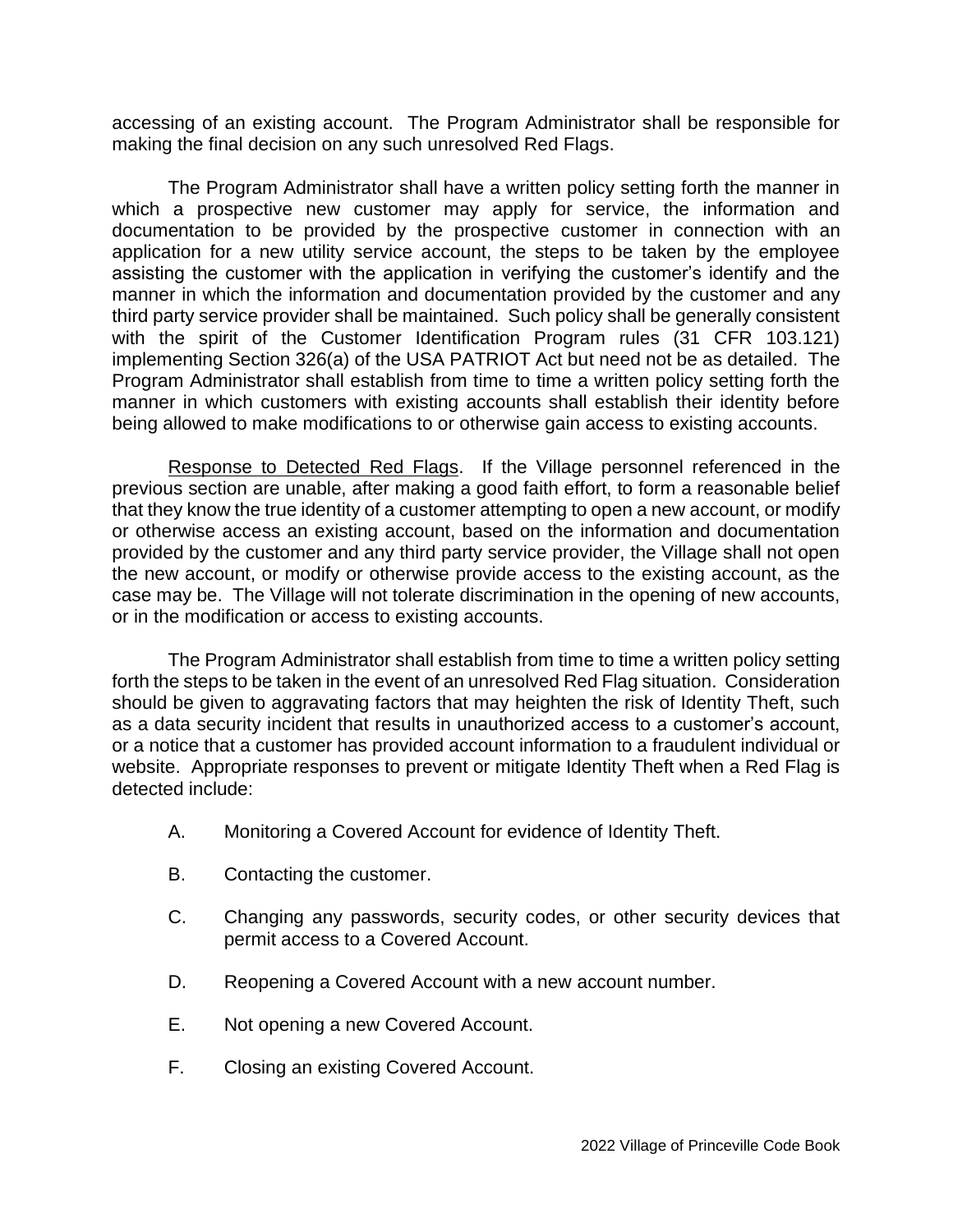- G. Not attempting to collect on a Covered Account.
- H. Notifying law enforcement.
- I. Determining that no response is warranted under the particular circumstances.

### **§13.24.060 Program Management and Accountability.**

Initial Risk Assessment – Covered Accounts. Utility accounts for personal, family and household purposes are specifically included within the definition of "Covered Account" in the FTC's Identity Theft Rules. Therefore, the Village determines that, with respect to its residential utility accounts, it offers and/or maintains Covered Accounts. The Village also performed an initial risk assessment to determine whether it offers or maintains any other account for which there are reasonably foreseeable risks to customers or the utility from Identity Theft. In making this determination, the Village considered (1) the methods it uses to open its account, (2) the methods it uses to access its accounts, and (3) its previous experience with Identity Theft. The Village has added business accounts opened by an individual as a sole proprietorship to its definition of a "Covered Account".

Program Updates – Risk Assessment. The Program, including relevant Red Flags, is to be updated or reviewed as often as necessary but at least annually to reflect changes in risks to customers from Identity Theft. Factors to consider in the Program update include:

- A. An assessment of the risk factors identified above.
- B. Any identified Red Flag weaknesses in associated account system or procedures.
- C. Changes in methods of Identity Theft.
- D. Changes in methods to detect, prevent, and mitigate Identify Theft.
- E. Changes in business arrangements, including mergers, acquisitions, alliances, joint ventures, and service provider arrangements.

Training and Oversight. All Village personnel and third party service providers performing any activity in connection with one or more Covered Accounts are to be provided appropriate training, and are to receive effective oversight, to ensure that they activity is conducted in accordance with policies and procedures designed to detect, prevent, and mitigate the risk of Identity Theft.

**§13.24.070 Other Legal Requirements.** Awareness of the following related legal requirements should be maintained: